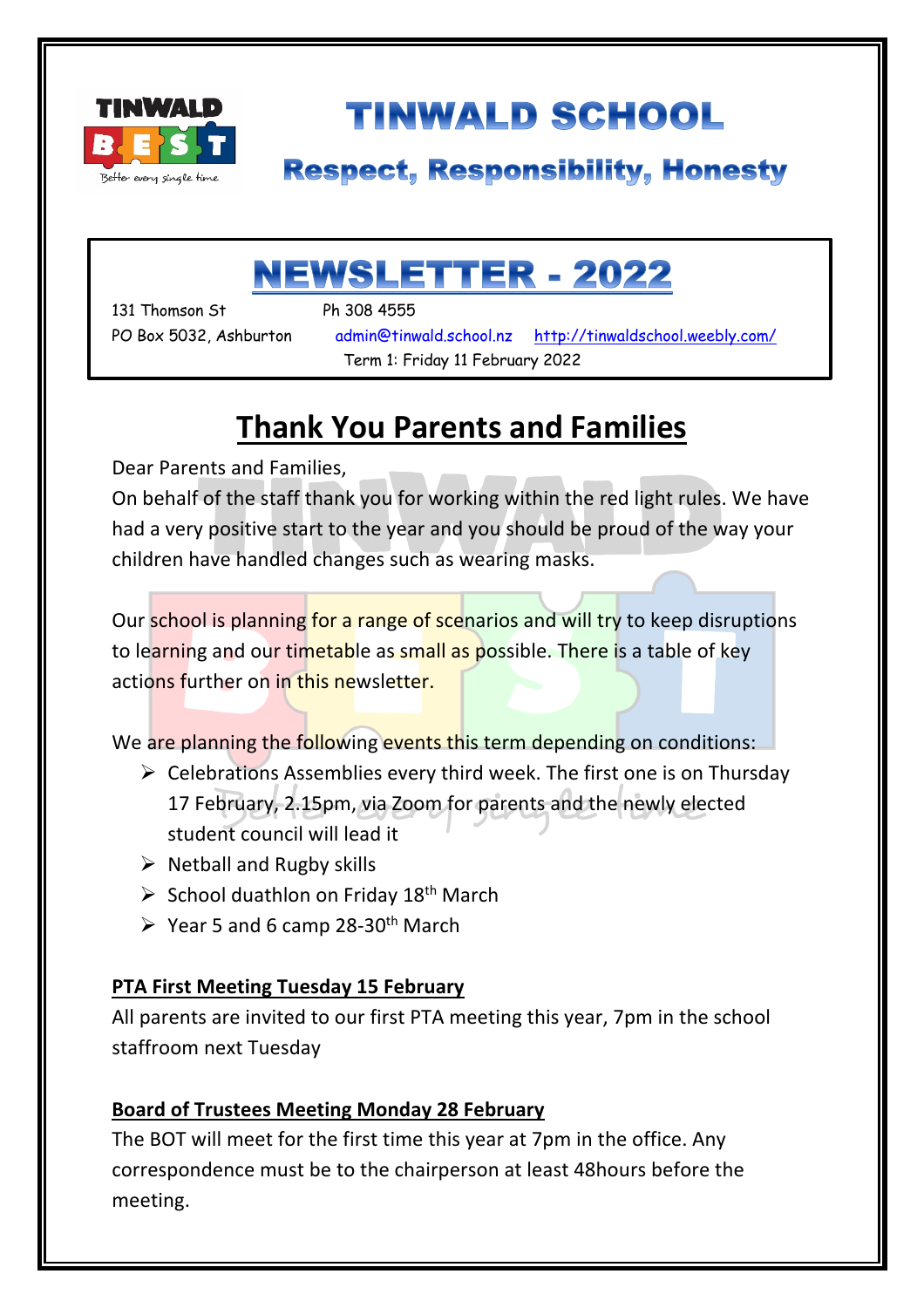#### **Traffic Light Response Plan**

This table outlines the key points of the schools response to the various phases of red depending on how many daily cases there are and the level of casual and close contacts.

Please note we may have to ask whole classes or year levels to be kept home or close the school, if we have staff isolating and are unable to employ relievers. This notice would be sent out as soon as the decision is made. Please be prepared for this.

| <b>Covid Red</b><br>Levels   | <b>School Response</b>                                                                                                                                                                                                                                                                                                                | <b>Parent Response</b>                                                                                                                                                                                                                |
|------------------------------|---------------------------------------------------------------------------------------------------------------------------------------------------------------------------------------------------------------------------------------------------------------------------------------------------------------------------------------|---------------------------------------------------------------------------------------------------------------------------------------------------------------------------------------------------------------------------------------|
| Red<br>Phase 1               | -Visitor register<br>-Scan in for parents<br>-Masks Yr 4 up and staff<br>-Masks for parents outdoors<br>and indoors<br>-School events and gatherings<br>take place following guidelines                                                                                                                                               | -Children must attend school<br>-Parents in grounds for 5<br>minutes max<br>-Parents scan<br>-Parents wear masks at all<br>times while on the grounds                                                                                 |
| Red<br>Phase 2               | -Visitors to the office only<br>-Parents drop off and pick up<br>at gates only<br>-Masks Yr 4 up and staff<br>-Whole classes may be at<br>home if a teacher is isolating<br>and relievers are unavailable<br>-Limited school events and<br>gatherings<br>-School in bubbles of rooms 1-<br>4, then rooms 6-9, and then<br>rooms 10-12 | -Visit the office only. Masks at<br>all times while on school<br>grounds<br>-Pick up and drop off at the<br>school gates<br>-Parents support home<br>learning for their children if a<br>class or year level is asked to<br>stay home |
| <b>Red</b><br><b>Phase 3</b> | -Essential visitors only<br>-School in class bubbles with<br>minimal or no contact<br>-Classes or year levels at home<br>if positive cases are confirmed.<br>This includes staff<br>-It is possible the school is<br>closed for a period of time if<br>there is insufficient staffing                                                 | -Essential visitors only<br>-Pick up and drop off from the<br>main gate only<br>-Parents support home<br>learning if the school is closed<br>or whole classes or year levels<br>need to isolate                                       |